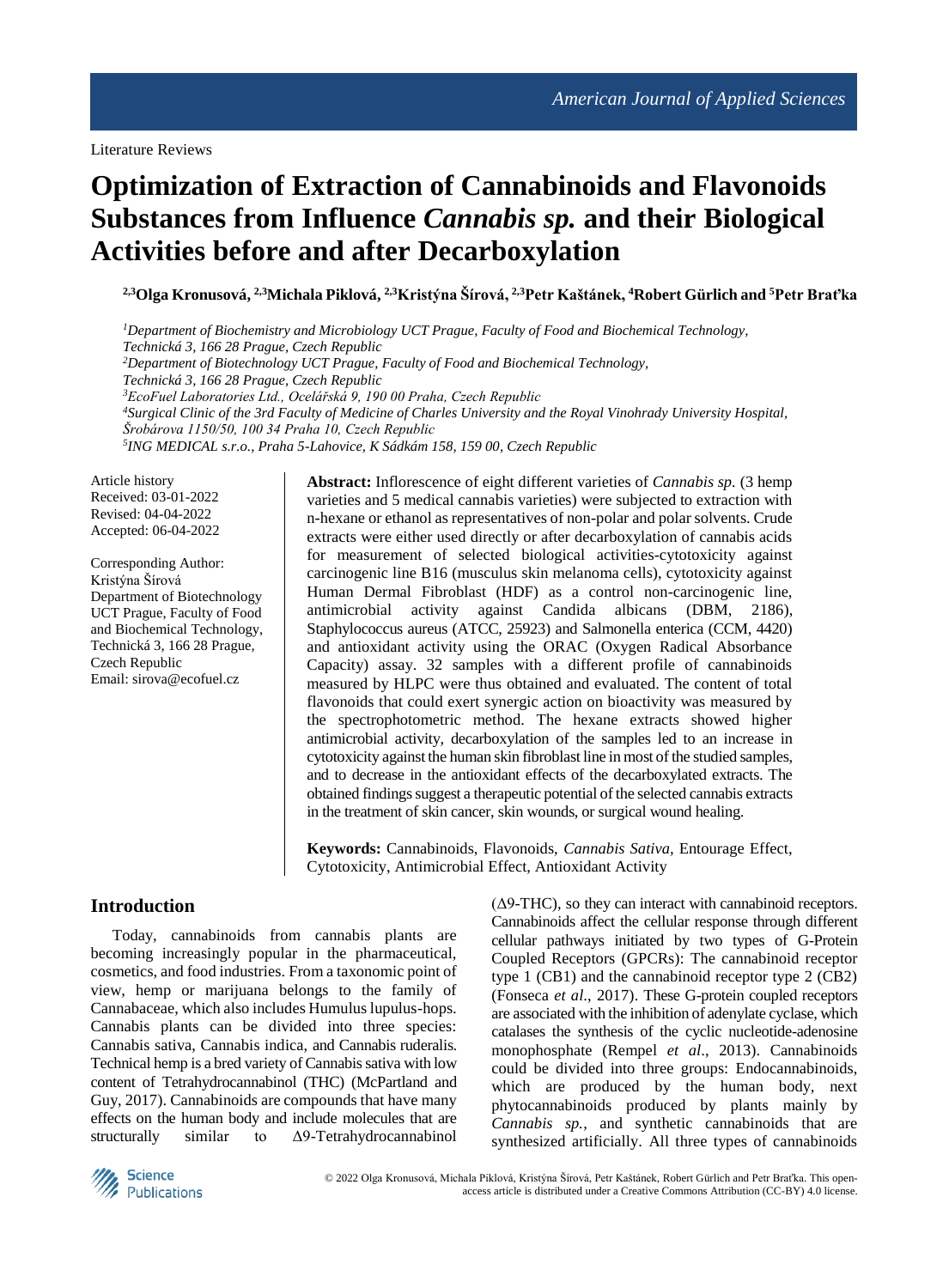have a similar structure, the main difference between them is in the different cyclization of precursors. For example, in plants, phytocannabinoid biosynthesis follows from fatty acids and isoprenoids synthesis. This means that cannabinoids are polyketides of mixed biosynthetic origin. The first precursor-hexanoyl-CoA formed during the biosynthesis of fatty acids, is converted by the enzyme polyketide ligase to olivetol acid. This acid is further geranylated, with geranyl pyrophosphate to give Cannabigerolic Acid (CBGA). This acid is then converted by specific acid synthetases to THCA (tetrahydrocannabinolic acid) or CBDA (cannabidiolic acid), Fig. 1 (Park *et al*., 2017; Tsala *et al*., 2015; Morales and Reggio, 2019; Protti *et al*., 2019).

Cannabinoids both function as agonists and antagonists of cannabinoid receptors. Δ9-THC is a partial agonist of CB1 and CB2 receptors. The affinity of THC to these receptors is lower than the other endocannabinoids but higher than other phytocannabinoids (Pertwee, 2008). But THC can also act as an antagonist, which was unhappy before, of CB receptors and inhibited the effect of endocannabinoids. The affinity for CB1 and CB2 by CBD is not so high. CBD is more often known as an antagonist to CB1 and CB2 than an agonist. As an antagonist, CBD can inhibit anandamide uptake and metabolism. CBD works mainly at micromolar concentrations, which are at least 1,000 fold higher than those observed while using THC. Also, it has been suggested that at low concentrations, CBD acts as an inverse agonist binding to the same receptors as other agonists but causing a different physiological effect (Kluger *et al*., 2015; Tomko *et al*., 2020; Pertwee, 2008). First evidence that CBD can behave like an inverse agonist to CB receptor was proved firstly in the study by Kovalchuk and Kovalchuk (2020). The ability of cannabidiol to behave as a CB2 receptor inverse agonist may contribute to its documented anti-inflammatory properties (Kovalchuk and Kovalchuk, 2020).

CB1 and CB2 receptors are very important for keeping homeostasis, important for the health of an organism. Cannabinoids that bind to endocannabinoid receptors can favorably affect neurodegenerative diseases as well as cardiovascular disease and cancer (Miller and Devi, 2011). Differences in the endocannabinoid system vary depending on the type of cancer, so they may differ. The level of anandamide is 2-3 times higher in adenomas and colorectal cancers than in normal mucosa (Michalak *et al*., 2016). In the study by Sarfaraz *et al*. (2008) it is stated that in the case of prostate cancer the increased densities of these receptors may correlate with a better prognosis too. CB1 receptors generally prevent cell death, CB2 receptors have anti-inflammatory effects, inhibit the production of inflammatory cytokines (IL-2, IFN-γ) and activate the function of anti-inflammatory cytokines (IL-4, IL-10) (Saroz *et al*., 2019). CB2 receptors also prevent cytotoxicity, especially by inhibiting T-cells. Inflammation plays an important role in the pathology of neurodegenerative diseases such as AD (Alzheimer's disease) or MS (Multiple sclerosis), so CB2 could be a possible control tool for inflammatory reactions and therapeutic interventions. The use of CB2 receptors for neuroprotection also positively induces psychotropic side effects of cannabinoids that are processed via CB1. CB2 receptors render microglia susceptible to modulation by cannabinoids. Cannabinoids inhibit the generation of cytotoxic molecules and suppress microglial activation while promoting their migration. The upregulation of CB2 on microglia is thus possibly a protective mechanism that limits inflammation and disease pathogenesis. This may not only be because CB2 blocks AB-induced microglial activation but also because CB2 restores the abilities of microglia to remove AB plaques. Thus, by reduction of AB, CB2 prevents ADinduced neurotoxicity (Walter and Stella, 2004).

Since many simple phenols show antimicrobial properties, it could be assumed that the resorcinol moiety of cannabinoids serves as the antibacterial pharmacophore, with the alkyl, terpenoid, and carboxylic appendices modulating its activity.

CBG (cannabigerol) and CBD (cannabidiol) are not psychotropic, because of their structure, they are often used in studies for their antimicrobial effect for use in pharmacy or cosmetics. Cannabinoid antibacterial chemotype is remarkably tolerant of structural modification of the terpenoid group and its positional relationship to the n-pentyl chain, suggesting that these residues serve mainly as modulators of lipid affinity and thus cellular bioavailability.



**Fig. 1:** Biosynthesis of CBDA and THCA (Tsala *et al*., 2015)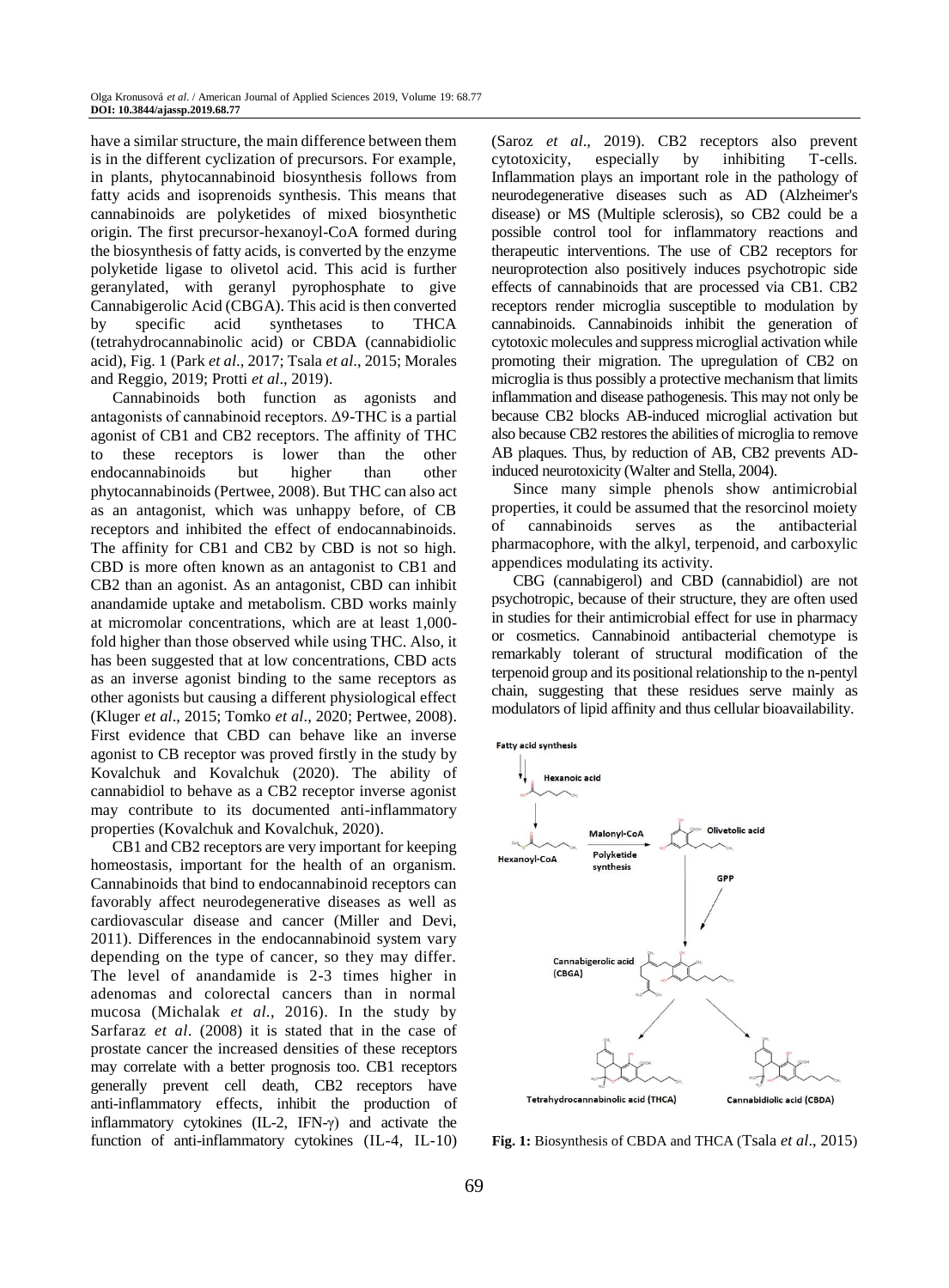The high potency of cannabinoids suggests a specific interaction with a bacterial target, but whose identity is still in sight (Appendino *et al*., 2008). Given that technical hemp with a low THC content and especially species with a high content of non-psychotropic cannabinoids such as CBD or CBG are easily available, it is possible to use them as a source of substances having antibacterial effects, especially against pathogens and other harmful bacteria. Many microorganisms have already been tested for resistance to cannabinoids. Cannabinol showed potent activity against a variety of methicillin-resistant Staphylococcus Aureus (MRSA) strains (Appendino *et al*., 2008). Proved was also cannabinoids' antimicrobial effect against *Mycobacterium tuberculosis*, Gram-negative bacteria of the Coli-typhus group, *Pseudonymous aeruginosa* and *Proteus Vulgar*, acid-fast bacteria, yeastlike fungi, filamentous fungi, and a dermatophyte (Klahn, 2015; Lone and Lone, 2012; Zarina and Tan, 2013). Typical minimum inhibitory concentration and antibacterial activity of THC and CBD for staphylococci and streptococci in the medium are in the range of 1-5 ug.ml<sup>-1</sup>. Cannabinoids also have strong antileishmanial activity and are effective in killing *Candida albicans*, a yeast that has an oral and genital area infection (Feldman *et al*., 2021). Aqueous extracts of cannabis leaves are also effective against bacteria such as *Cryptococcus reforms*, in a concentration less than 10  $\mu$ g/mL and the same concentrations against *Vibrio cholera* (Lone and Lone, 2012).

In cannabis, CBD occurs naturally in the form of Cannabidiol Acid (CBDA), that under influence of heat decarboxylates to the more active form of Cannabidiol (CBD). Decarboxylation also occurs naturally during dry storage, so dried plant parts may have higher antioxidant properties than fresh ones. Antioxidant activity of cannabidiol itself has been already measured by many different methods, including the DPPH method (Huang *et al*., 2005), CUPRAC assay (Sethi *et al*., 2020), or ORAC assay (Viktorová *et al*., 2019). Data from these different methods proved that cannabinoids like CBD, Δ9-THC, CBG, CBN, CBGA, CBDA, and Δ9-THCA exhibit antioxidant activity (Dawidowicz *et al*., 2021). Although, the intensity of these activities for individual cannabinoids is not the same. Because it depends on the method applied in estimating the antioxidant properties of each cannabinoid (Sethi *et al*., 2020).

The effect known as the entourage effect is when a multitude of metabolites and related molecules modified the activity of the endogenous cannabinoids (Stout *et al*., 2012). This concept was extended to explain why whole botanical drugs could be often more effective than their isolated components alone (Pacher *et al*., 2020). Many compounds, such as cannabinoids or flavonoids, have been shown to have synergistic effects, for example with current chemotherapeutic agents. It must be said that such bioactive compounds combinations may show negative effects, so studying individual cases is necessary. Some studies have begun to evaluate the potential correlations of different compounds produced together within *Cannabis sp.* cultivars. Clusters of compounds are more than likely to have synergistic effects. These combinations have given plants unique profiles that can create better therapeutics (Anand *et al*., 2021).

Cannabinoids and other compounds contained in the cannabis plant such as flavonoids could have a positive impact on dermatological conditions and wound healing. The treatment of skin wounds and surgical wounds is a complex and difficult process and several natural substances can have a positive effect on the healing process, e.g., antioxidants and flavonoids have been reported to improve wound healing (Abdalla *et al*., 2021; Cheadle, 2006). Antimicrobial protection is also essential, especially in surgical wounds and preventing secondary infections that complicate, prolong, and increase the cost of treatment (Cheadle, 2006).

# **Materials and Methods**

#### *Experimental Materials*

Inflorescence of Medical cannabis (Marijuana) plants-varieties: EUS4, EEA6, CCL, THE10, and E3D3 were previously preselected for potential therapeutic values to cover a range of high, medium, and low THC content and produced in an experimental indoor growth facility in 2020 by UCT Prague.

Inflorescence of Hemp plants-varieties: CAR, FED, and FUT were obtained from local Czech certified hemp farmers from the 2020 crop.

#### *Preparation of extracts*

Each dry sample of different varieties of *Cannabis sativa* inflorescence (EUS4, CCL, EEA6, CAR, FED, FUT, and THE10) was crushed by a grinder and weighed. Next, the extraction of each weighed sample was done by ethanol or hexane at a rate of 1:10 (v/v) for 18 h at a temperature of 30°C. Crude extracts were pressure filtered by the Büchner funnel, then divided in half. The solvents were evaporated from the extracts on a vacuum rotary evaporator at temperatures of 40°C, and 50 rpm. The second half of each dry extract was decarboxylated in a hot air oven at 140°C for 2 h. The solvent-free extracts, both decarboxylated and non-decarboxylated, were weighed and resuspended in DMSO at a rate of 1 mL DMSO per 100 mg dry extract.

The samples are labeled according to the code X-Y $deCO<sub>2</sub>$ , where X is the designation of variety, Y is the solvent (EtOH or HEX) and deCO2 is attached if the extract has been decarboxylated.

#### *Microorganism and Culturing*

Cell compatibility and cytotoxicity tests against human cells were tested on the HDF control line (Human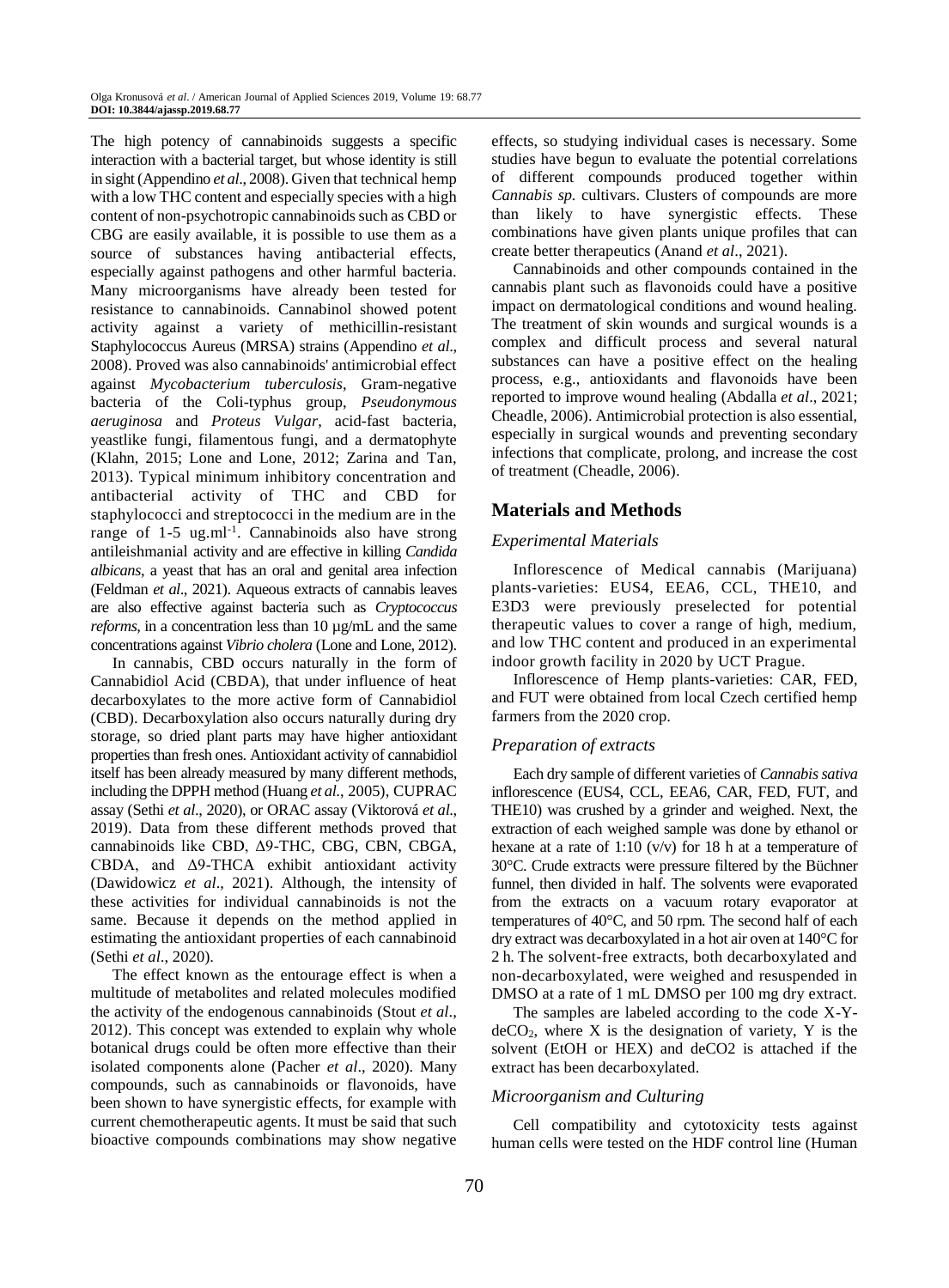Dermal Fibroblast) and the carcinogenic line B16 (Musculus skin melanoma cells).

The antimicrobial activity of the extracts was determined on *Candida albicans, Staphylococcus aureus* (ATCC, 25923), and *Salmonella enterica*.

#### *Determination of Cannabinoids in Extracts by HPLC Methods*

Resuspended DMSO extracts were analyzed by the HPLC method for determining cannabinoids. Preparation of samples: The amount of each extract was dissolved in 15 mL methanol, after 30 min shaking samples were filtered by 0,22 µm sterile filters. After that, the HPLC analysis was done. The content of selected cannabinoid in each extract are in Table III, the resolution is amount-mg/l in extracts, not in dissolved samples. LabSolutions LC software 5.96 by Shimadzu was used.

HPLC method parameters: The HPLC system used was a Shimadzu Nexera-I (Kyoto, Japan), chromatograph equipped with a solvent delivery unit (LC-2040C), an autosampler, a column oven, a degasser with a UV detector. Separation was conducted on a Shim-pack XR-ODS II (75 x 3 mm, Shimadzu Cooperation, Japan). The column temperature was set at 50°C. The mobile phase consisted of water containing  $0,085\%$  H<sub>3</sub>PO<sub>4</sub> (A) and Methanol (B). The composition of the mobile phase was 0-5 min 60 % (B), 5-16 min 72% (B), 16-22 min 95% (B), 22-24 min 95% (B), 24-25 min 60% (B) and it was held for 5 min until the end of the analysis. The flow rate was 1,0 mL/min and the injection volume was 5,0 µL. The UV detector response was linear with concentrations of each measured cannabinoids in the range from 1,0-100,0 mg/L. See Fig. 2 - the standard (100 mg/L) of measured and identified cannabinoids separated by HPLC method which was used. In Table II can see retention times and other suitability parameters of these cannabinoids.

For technical hemp of the variety Carmagnolla, the entire extraction and decarboxylation process was performed twice to determine the repeatability of the process.

Based on HPLC analysis, the extracts were diluted in DMSO to contain 10 g/L of total cannabinoids content, and the bioactivities were measured.

#### *Determination of Flavonoids in Extracts*

The content of total flavonoids was determined by spectrophotometric method, using the color reaction of flavonoids (which have 3´ and 4´ hydroxyl groups) with the chromogenic system:  $NaNO<sub>2</sub>-Al(NO<sub>3</sub>)<sub>3</sub>-NaOH.$ Absorbance was measured at wavelength  $\lambda = 420$  nm. The measurement was performed using a Bioscreen C. The individual measured samples were prepared as follows: First 20 µL of the measured extract/calibration solution was added, then 14  $\mu$ L of NaNO<sub>2</sub> (5% V/V), 200  $\mu$ L 30% ethanol, stirring was continued for 5 min, then 14 µL AlCl<sub>3</sub> (10% V/V), stirring was continued for 6 min, then 100 µL 1 mol/L NaOH and finally 152 µL 30% EtOH was

added. Before measurement, the samples were incubated for 40 min at room temperature in the dark. All measurements were performed in three parallels. Blank samples were prepared in the same way, but distilled water was added instead of the extractor calibration solution (Zarina and Tan, 2013).

#### *Bioactivity of Extracts*

Selected biological activities of cannabis extracts were determined using a robotic station consisting of an automatic pipetting station Biomek FXP with 8-channel and 96-channel head (Beckman Coulter), a modular microplate reader SpectraMax i3 x MiniMax (Molecular Devices), a microplate centrifuge Sigma 6-16KRL, an automatic  $CO<sub>2</sub>$  incubator Cytomat 2 was used for testing. C-LIN (Thermo Fisher) and microplate washer 405 LSUVS (Biotek). The individual modules are connected by a SCARA robotic system (Beckman Coulter). This system allows the measurement of the in vitro activities of a large number of samples at once on microtiter plates.

#### *Cytotoxicity*

Cell compatibility and cytotoxicity tests against human cells were performed on the HDF control line (Human Dermal Fibroblast) and the carcinogenic line B16 (Musculus skin melanoma cells). The cell lines were grown in an EMEM culture medium containing 10 % Fetal Bovine Serum (FBS) and 1% of the antibiotic mixture (penicillin, 100 IU/mL, and streptomycin, 100 g/mL) at  $37^{\circ}$ C in a 5% CO<sub>2</sub> humidified incubator. The cells were counted by a Cellometer Auto T4 (Nexcelom Bioscience, Lawrence, MA) and were seeded  $(1 \times 105 \text{ cells/mL})$  in the 96-well plate and incubated for 24 h. The cell culture medium was then discarded from each well and the tested extracts were added to assess the effect on the cytotoxicity. After 72 h of incubation, a standard resazurin assay (Tran *et al*., 2020) was performed to determine cell viability. The results were expressed as a percentage of viable cells in comparison to the control (taken as 100%).

#### *Antimicrobial Activity*

Antimicrobial activity was tested by a microdilution method, which consists in diluting the test substance with a bacterial culture. In this way, the value corresponds to the IC50 (concentration that inhibits 50 %) i.e., the concentration killing half of the bacterial cell population. By default, this method is evaluated after 24 h of cultivation as the difference in absorbance ( $\lambda = 500$  nm) before and after cultivation. Due to the toxicity of the solvents used, it was possible to test as a maximum concentration of  $100 \times$  diluted stock concentration to avoid higher than 1% solvent content in the tested cultures. If at this concentration the samples showed weak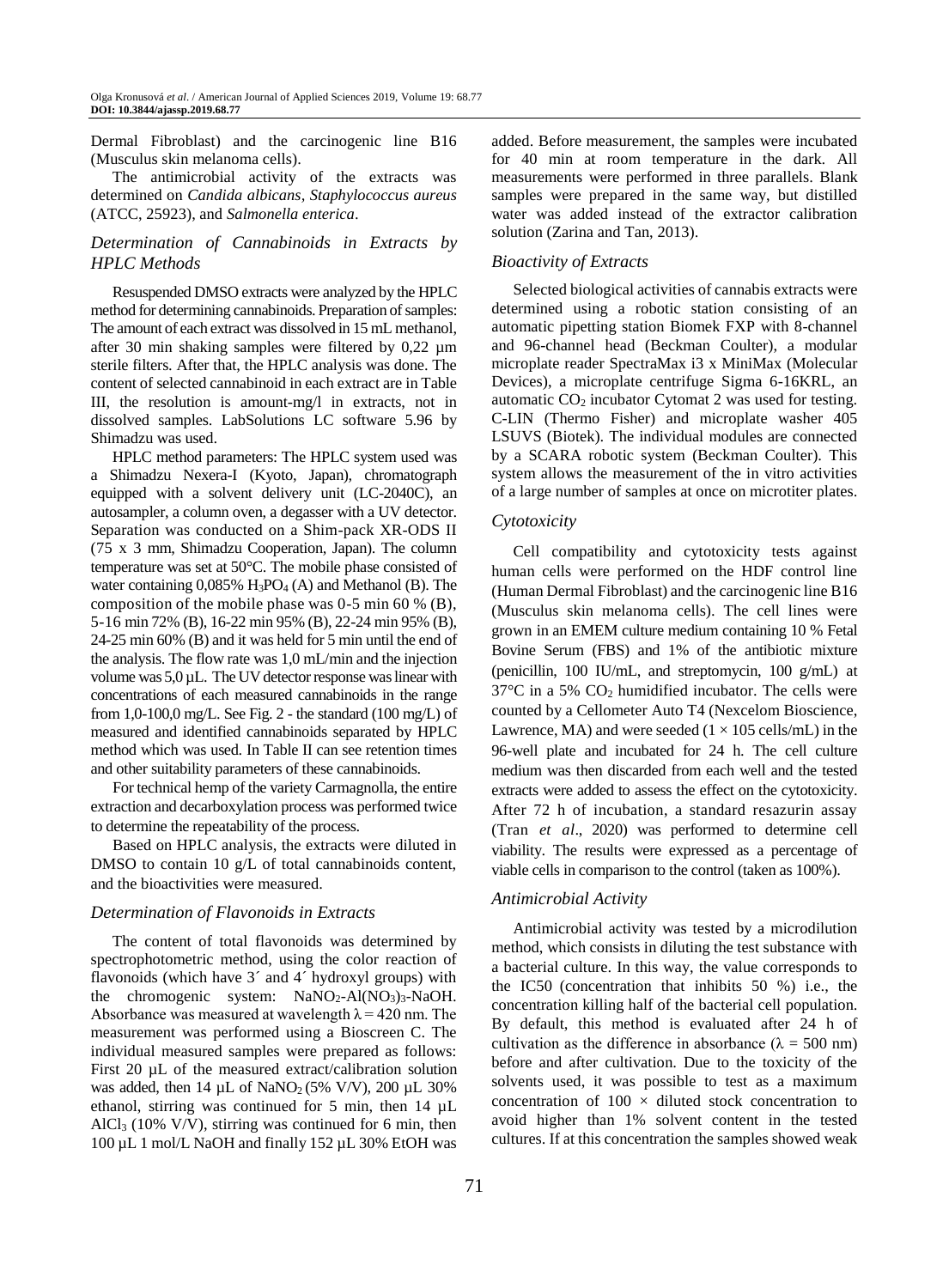antimicrobial activity, which did not cause the death of half of the population, but only a small part, their activity is expressed by the abbreviation "RA" indicating the relative viability of the cells. Antimicrobial activity was tested against these strains: *Candida albicans, Staphylococcus aureus* (ATCC, 25923), and *Salmonella enterica* (CCM, 4420).

#### *Antioxidant Activity*

The antioxidant potential of cannabis extracts was determined using the classical biochemical method ORAC (Oxygen Radical Absorbance Capacity) based on the neutralization of free radicals with fluorimetric detection. The antioxidant activity was tested using the standard ORAC assay. The crude extracts were analyzed using binary dilution in the concentration range of 0.1-2500 mg/L in 3 replicates. The ability of samples to absorb the generated radicals was monitored by measuring the fluorescence (excitation/emission 485/535 nm), recorded at 5 min intervals for 2 h using a SpectraMax i3 x microplate reader (Molecular Devices, San Jose, CA, USA). The IC50 values were determined according to the concentration range using the AAT Bioquest IC50 calculator (Viktorová *et al*., 2019).



**Fig. 2:** Chromatogram of cannabinoids standard-100 mg/L was separated by a method which was used



**Fig. 3:** Percentages of measured cannabinoids in the extracts (LabSolutions LC software 5.96 by Shimadzu)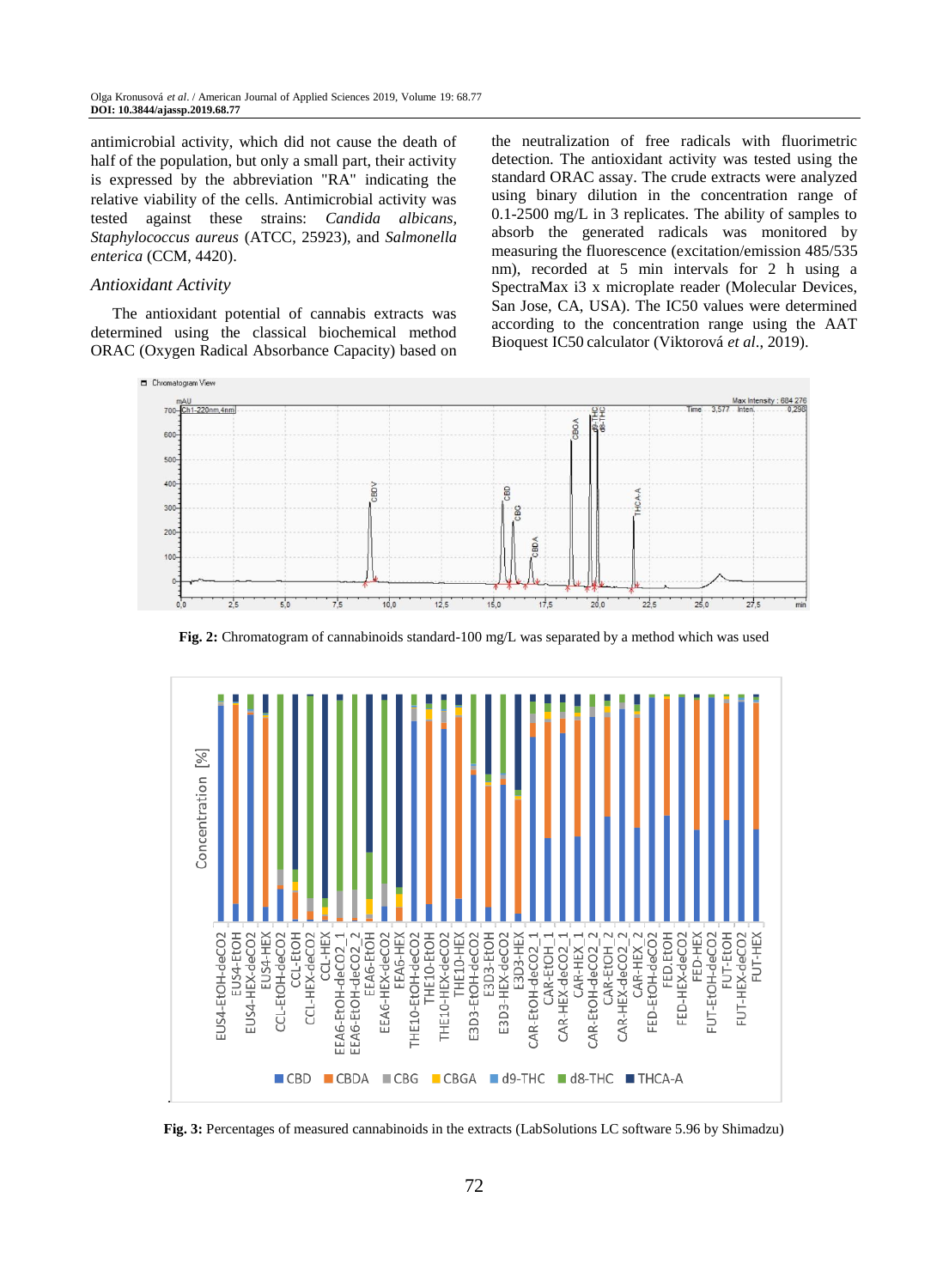Olga Kronusová *et al*. / American Journal of Applied Sciences 2019, Volume 19: 68.77 **DOI: 10.3844/ajassp.2019.68.77**

| <b>Table 1.</b> Different varieties of Cannabis saliva inflorescence, were used |                 |                   |  |  |  |  |  |
|---------------------------------------------------------------------------------|-----------------|-------------------|--|--|--|--|--|
| Cannabis                                                                        | Varieties       | Code              |  |  |  |  |  |
| Marijuana                                                                       | CBD USA Euforia | EUS <sub>4</sub>  |  |  |  |  |  |
|                                                                                 | Critical        | EEA6 CCL          |  |  |  |  |  |
|                                                                                 | CBD Therapy     | THE <sub>10</sub> |  |  |  |  |  |
|                                                                                 | E3D             | E3D3              |  |  |  |  |  |
| Hemp                                                                            | Carmagnolla     | <b>CAR</b>        |  |  |  |  |  |
|                                                                                 | Fedora          | <b>FED</b>        |  |  |  |  |  |
|                                                                                 | Futura          | <b>FUT</b>        |  |  |  |  |  |

**Table I:** Different varieties of *Cannabis sativa* inflorescence, were used

**Table II:** Suitability parameter of cannabinoids standard – 100 mg/l separated by method which were used

|                | Ret. Time [min] | Peak Area | Peak Height | k'<br>A | Concentration $[mg/l]$ |
|----------------|-----------------|-----------|-------------|---------|------------------------|
| <b>CBDV</b>    | 9,062           | 3194761   | 326920      | 0,000   | 100                    |
| <b>CBD</b>     | 15,434          | 3133807   | 341725      | 0,703   | 100                    |
| <b>CBG</b>     | 15,944          | 2209551   | 258159      | 0,759   | 100                    |
| <b>CBDA</b>    | 16,802          | 970336    | 110716      | 0,854   | 100                    |
| <b>CBGA</b>    | 18,733          | 3432676   | 601074      | 1,067   | 100                    |
| $\Delta$ 9-THC | 19,641          | 3399874   | 702388      | 1.167   | 100                    |
| $\Delta$ 8-THC | 19.996          | 2901858   | 641880      | 1,207   | 100                    |
| THCA-A         | 21.726          | 1036991   | 293147      | 1.398   | 100                    |
| Total          |                 | 20279853  | 3276008     |         |                        |

Table III: Content of total flavonoids and selected cannabinoids in extracts (before dilution in DMSO to 10 g/l of total cannabinoid content for following measurement of biological activities) Cannabinoids [mg/l]

|                         |                  | <b>Y</b> Flavonoids | Cannaomoras [mg/1] |              |              |              |                |                |                |                       |
|-------------------------|------------------|---------------------|--------------------|--------------|--------------|--------------|----------------|----------------|----------------|-----------------------|
| No.                     | Extract          | [mg/l]              | <b>CBD</b>         | <b>CBDA</b>  | CBG          | <b>CBGA</b>  | $\Delta$ 9-THC | $\Delta$ 8-THC | <b>THCA</b>    | <b>Y</b> Cannabinoids |
| 1                       | EUS4-EtOH-deCO2  | 2113                | 56412              | $\Omega$     | 646          | 111          | 520            | 1636           | $\theta$       | 59324                 |
| $\overline{\mathbf{c}}$ | EUS4-EtOH        | 1424                | 3752               | 39632        | $\Omega$     | 398          | 234            | 89             | 1429           | 45534                 |
| 3                       | EUS4-HEX-deCO2   | 1433                | 65489              | 582          | 731          | $\mathbf{0}$ | 555            | 4521           | $\Omega$       | 71877                 |
| $\overline{4}$          | EUS4-HEX         | 1442                | 4014               | 48691        | 182          | 466          | 315            | 228            | 4825           | 58721                 |
| 5                       | CCL-EtOH-deCO2   | 1642                | 6197               | 801          | 2873         | $\Omega$     | $\Omega$       | 33077          | $\theta$       | 42949                 |
| 6                       | <b>CCL-EtOH</b>  | 1202                | 650                | 6006         | 377          | 1879         | $\Omega$       | 2766           | 38937          | 50615                 |
| 7                       | CCL-HEX-deCO2    | 1482                | 482                | 1555         | 2432         | $\Omega$     | $\Omega$       | 38479          | 272            | 43219                 |
| 8                       | <b>CCL-HEX</b>   | 1398                | 395                | 843          | 316          | 1363         | $\Omega$       | 1695           | 39266          | 43877                 |
| 9                       | EEA6-EtOH-deCO2  | 1678                | 247                | 456          | 4831         | $\mathbf{0}$ | $\mathbf{0}$   | 33544          | $\overline{0}$ | 50625                 |
| 10                      | EEA6-EtOH        | 1629                | $\Omega$           | 687          | 862          | 2731         | $\Omega$       | 8876           | 29786          | 42943                 |
| 11                      | EEA6-HEX-deCO2   | 1433                | 4252               | $\Omega$     | 5922         | $\Omega$     | $\Omega$       | 48467          | 1396           | 60037                 |
| 12                      | EEA6-HEX         | 1420                | 354                | 3431         | 334          | 3360         | $\Omega$       | 1807           | 50977          | 60262                 |
| 13                      | THE10-EtOH-deCO2 | 1993                | 46997              | $\Omega$     | 2887         | 127          | 469            | 2573           | $\mathbf{0}$   | 53053                 |
| 14                      | THE10-EtOH       | 1664                | 3727               | 37476        | 412          | 1991         | 217            | 850            | 1938           | 46611                 |
| 15                      | THE10-HEX-deCO2  | 2664                | 54352              | 1685         | 3175         | 203          | 543            | 2495           | 1528           | 63980                 |
| 16                      | THE10-HEX        | 1869                | 4875               | 37870        | 376          | 1689         | 215            | 200            | 2211           | 47435                 |
| 17                      | E3D3-EtOH-deCO2  | 2207                | 33017              | 1248         | 781          | $\mathbf{0}$ | 434            | 15531          | $\Omega$       | 51011                 |
| 18                      | E3D3-EtOH        | 1833                | 3245               | 26130        | 249          | 598          | 182            | 1529           | 17249          | 49183                 |
| 19                      | E3D3-HEX-deCO2   | 1611                | 36273              | 1585         | 1010         | $\mathbf{0}$ | 425            | 20819          | $\theta$       | 60111                 |
| 20                      | E3D3-HEX         | 1718                | 1998               | 25596        | 198          | 589          | 186            | 1112           | 21523          | 51201                 |
| 21                      | CAR-EtOH-deCO2   | 1976                | 16586              | $\Omega$     | 819          | $\Omega$     | $\mathbf{0}$   | 992            | $\overline{0}$ | 21755                 |
| 22                      | CAR-EtOH         | 1802                | 7029               | 6580         | 313          | 418          | $\mathbf{0}$   | 399            | 382            | 18492                 |
| 23                      | CAR-HEX-deCO2    | 953                 | 10490              | $\Omega$     | 274          | $\mathbf{0}$ | $\mathbf{0}$   | 411            | $\overline{0}$ | 18983                 |
| 24                      | <b>CAR-HEX</b>   | 1384                | 12502              | 14473        | 435          | 406          | $\Omega$       | 866            | 1339           | 17457                 |
| 25                      | FED-EtOH-deCO2   | 838                 | 21718              | $\Omega$     | $\Omega$     | $\Omega$     | $\Omega$       | 283            | 0              | 22233                 |
| 26                      | FED-EtOH         | 1429                | 9850               | 10745        | $\mathbf{0}$ | 225          | $\mathbf{0}$   | 169            | $\theta$       | 20989                 |
| 27                      | FED-HEX-deCO2    | 1718                | 26008              | $\Omega$     | $\Omega$     | $\mathbf{0}$ | $\Omega$       | 307            | $\theta$       | 26559                 |
| 28                      | <b>FED-HEX</b>   | 1411                | 9770               | 13776        | $\mathbf{0}$ | $\mathbf{0}$ | $\mathbf{0}$   | 248            | 324            | 24117                 |
| 29                      | FUT-EtOH-deCO2   | 1584                | 22576              | $\mathbf{0}$ | $\Omega$     | $\Omega$     | $\overline{0}$ | 290            | $\theta$       | 22865                 |
| 30                      | FUT-EtOH         | 2193                | 10279              | 11831        | 448          | 262          | $\Omega$       | 189            | $\Omega$       | 23009                 |
| 31                      | FUT-HEX-deCO2    | 1656                | 34009              | $\Omega$     | 281          | $\Omega$     | 320            | 478            | $\theta$       | 35291                 |
| 32                      | <b>FUT-HEX</b>   | 1287                | 13789              | 18795        | 241          | $\Omega$     | 280            | 401            | 365            | 33871                 |

# **Results and Discussion**

### *Determination of Cannabinoids and*

#### *Flavonoids in Extracts Biological Activities*

Five varieties of medical cannabis and three varieties of EU-certified hemp varieties with a wide range of major cannabinoids profile were selected for extraction with solvents of different polarity, namely ethanol and n-hexane. The extracts were then decarboxylated and resuspended in DMSO, from each cannabis variety were created samples with different compositions-hexane decarboxylase, hexane nondecarboxylated, ethanol decarboxylated, and ethanol non-decarboxylated.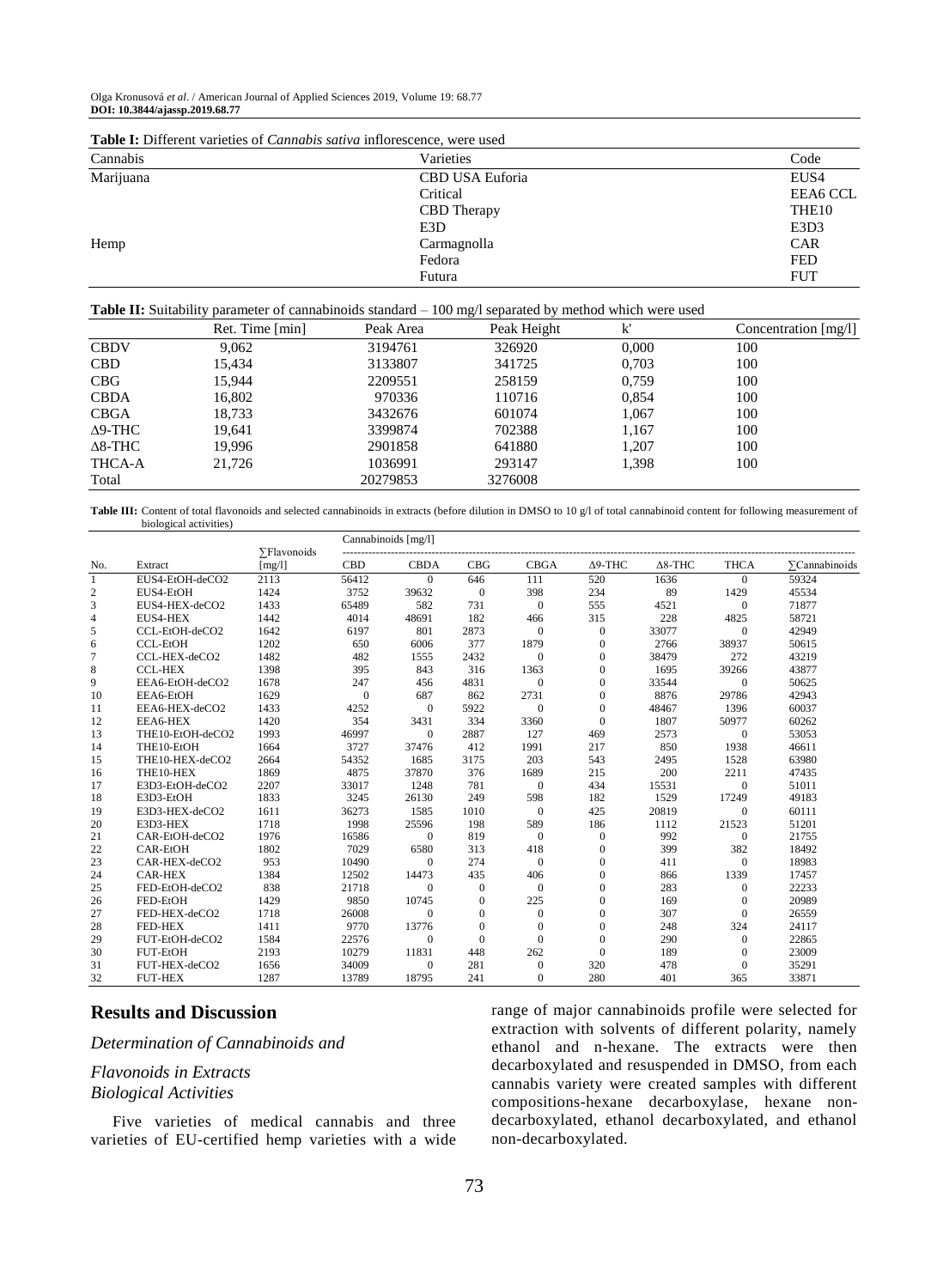The measured data show that hemp contains significantly fewer cannabinoids than medical cannabis/marijuana varieties. The varieties of hemp contain mainly the CBDA, which decarboxylates to the CBD, as well as the varieties of medical cannabis EUS4 and THE10. In contrast, the CCL and EEA6 varieties have a high content of THC derivatives, but at the same time contain the largest amounts of CBG and CBGA. The E3D3 variety has a balanced ratio between THC and CBD derivatives. There are differences in the total concentration of cannabinoids of 20% between individual samples, which may be caused mainly by inaccuracy in weight and due to low weights of extracts, but the percentage of individual CBD, CBG, and THC derivatives are almost the same. In general, hemp contains lower amounts of cannabinoids than varieties of medical cannabis. CBD and CBDA contain mainly varieties of hemp (CAR, FED, FUT) and also varieties of medical cannabis varieties EUS4 and THE10. In contrast, CCL and EEA6 varieties have a high content of THC derivatives, but also contain the highest amounts of CBG and CBGA.

The content of total flavonoids ranged from 0,8 to 3 mg.100 mg–1 DW of inflorescences. The content of flavonoids in decarboxylated extracts was not different from the flavonoids in non-decarboxylated extracts. The total flavonoid content was approximately ten to forty times lower than the cannabinoid content for the individual extract. As far as the total content of extracted substances is concerned, it cannot be said directly that the extracted content of cannabinoids correlates with the resulting amount of flavonoids content. The largest contains flavonoids were in extracts of medical cannabis varieties: THE 10 and E3D3. The largest contains flavonoids was in extracts of this hemp variety Carmagnolla. Overall, the hexane extract: THE10-HEX-deCO2\_10g/L, number 15, had the highest content of flavonoids (2664 mg/L), in the case of the cannabinoid content, this extract contains the second-highest amount of total cannabinoids (63980 mg/L), all quantified and identified content od cannabinoids in extracts are in Table III, as well as total content of flavonoids. Percentages of measured cannabinoids in the extracts are illustrated in Fig. 3.

Medicinal cannabis extracts, especially extracts of the EEA6 variety, were more cytotoxic for the control line than for the carcinogenic line. On the contrary, extracts with significantly higher cytotoxicity against the tumor line include mainly non-decarboxylated extracts of hemp and non-decarboxylated extracts of medical cannabis of varieties THE 10 and E3D3. In general, decarboxylated extracts can be seen to be more cytotoxic to the control line.

The ratio between the cytotoxicity of the extracts against HDF and B16 expresses the safety of the application of the extract to the skin and its therapeutic index. whose cytotoxicity to the control line was higher than to the tumor line (HDF/B16 ratio is less than 1).

|                         |                          | Cytotoxicity<br><b>B16</b> |            | <b>HDF</b> |            |         | Antimicrobial activity<br>Viability [%] |           |             | Antioxidant activity<br>ORAC assay<br> |      |
|-------------------------|--------------------------|----------------------------|------------|------------|------------|---------|-----------------------------------------|-----------|-------------|----------------------------------------|------|
|                         | No. Extract              | IC50(%)                    | <b>SEM</b> | IC50(% )   | <b>SEM</b> | HDF/B16 | C. albicans                             | S. aureus | S. enterica | IC50(%)                                | SD.  |
| 1                       | EUS4-EtOH-deCO2 10g/l    | 0,08                       | 0,01       | 0,07       | 0,01       | 0,95    | $>80\%$                                 | 74,26     | $>80\%$     | 0,20                                   | 0,02 |
| $\overline{\mathbf{c}}$ | EUS4-EtOH 10g/l          | 0.02                       | 0.00       | 0.05       | 0.00       | 2,56    | $>80\%$                                 | 56,21     | 78,50       | 0.08                                   | 0.01 |
| 3                       | EUS4-HEX-deCO2 10g/l     | 0,04                       | 0,00       | 0,05       | 0,00       | 1,21    | $>80\%$                                 | 69,41     | $>80\%$     | 0,11                                   | 0,00 |
| 4                       | EUS4-HEX_10g/l           | 0.04                       | 0.00       | 0.05       | 0,01       | 1.19    | $>80\%$                                 | 55,27     | $>80\%$     | 0.08                                   | 0.01 |
| 5                       | CCL-EtOH-deCO2 10g/l     | 0,07                       | 0,00       | 0,06       | 0,00       | 0,77    | $>80\%$                                 | $>80\%$   | $>80\%$     | 0,09                                   | 0,01 |
| 6                       | CCL-EtOH_10g/l           | 0.05                       | 0,01       | 0,05       | 0,00       | 1,04    | $>80\%$                                 | 62,96     | $>80\%$     | 0.14                                   | 0,00 |
| 7                       | CCL-HEX-deCO2 10g/l      | 0,09                       | 0,00       | 0,07       | 0,00       | 0,74    | $>80\%$                                 | 59,90     | $>80\%$     | 0,23                                   | 0.03 |
| 8                       | CCL-HEX 10g/l            | 0.04                       | 0.00       | 0.05       | 0.01       | 1,31    | $>80\%$                                 | 56,58     | $>80\%$     | 0.09                                   | 0,01 |
| 9                       | EEA6-EtOH-deCO2_1_10g/l  | 0,09                       | 0,00       | 0,06       | 0,00       | 0,66    | $>80\%$                                 | $>80\%$   | $>80\%$     | 0,12                                   | 0,02 |
| 10                      | EEA6-EtOH 10g/l          | 0,09                       | 0,00       | 0,08       | 0.01       | 0,89    | $>80\%$                                 | 74,96     | $>80\%$     | 0,08                                   | 0,01 |
| 11                      | EEA6-HEX-deCO2 10g/l     | 0,07                       | 0,01       | 0,05       | 0,00       | 0,80    | $>80\%$                                 | 72,19     | $>80\%$     | 0,16                                   | 0,00 |
| 12                      | EEA6-HEX 10g/l           | 0.04                       | 0.00       | 0.07       | 0.01       | 1.92    | $>80\%$                                 | 62,52     | $>80\%$     | 0.09                                   | 0.00 |
| 13                      | THE10-EtOH-deCO2 10g/l   | 0,06                       | 0,00       | 0,08       | 0,01       | 1,33    | $>80\%$                                 | 75,87     | $>80\%$     | 0,15                                   | 0,02 |
| 14                      | THE10-EtOH_10g/l         | 0.02                       | 0.00       | 0.05       | 0.00       | 1.95    | $>80\%$                                 | 63.17     | $>80\%$     | 0.08                                   | 0,01 |
| 15                      | THE10-HEX-deCO2 10g/l    | 0,04                       | 0,01       | 0,06       | 0,00       | 1,29    | $>80\%$                                 | 68,55     | $>80\%$     | 0,20                                   | 0,01 |
| 16                      | THE10-HEX 10g/1          | 0,02                       | 0,00       | 0,05       | 0,00       | 2,46    | $>80\%$                                 | 69,28     | $>80\%$     | 0,06                                   | 0,01 |
| 17                      | E3D3-EtOH-deCO2 10g/l    | 0,04                       | 0,01       | 0,06       | 0,00       | 1,43    | $>80\%$                                 | $>80\%$   | $>80\%$     | 0,14                                   | 0,00 |
| 18                      | E3D3-EtOH $10g/l$        | 0,03                       | 0,00       | 0,10       | 0,00       | 2,92    | $>80\%$                                 | 68,41     | $>80\%$     | 0,08                                   | 0,00 |
| 19                      | E3D3-HEX-deCO2_10g/l     | 0.08                       | 0,00       | 0,06       | 0,00       | 0,72    | $>80\%$                                 | 56,31     | $>80\%$     | 0,20                                   | 0,02 |
| 20                      | E3D3-HEX_10g/l           | 0,03                       | 0,00       | 0,06       | 0,00       | 2,17    | $>80\%$                                 | 59,63     | $>80\%$     | 0,06                                   | 0,01 |
| 21                      | $CAR-EtoH-deCO2_1_10g/1$ | 0.05                       | 0,00       | 0,05       | 0,00       | 1,09    | $>80\%$                                 | $>80\%$   | $>80\%$     | 0,10                                   | 0,02 |
| 22                      | CAR-EtOH_1_10g/l         | 0,03                       | 0,00       | 0,06       | 0,00       | 1,90    | $>80\%$                                 | $>80\%$   | $>80\%$     | 0,06                                   | 0,00 |
| 23                      | CAR-HEX-deCO2_1_10g/l    | 0,04                       | 0,01       | 0,05       | 0,00       | 1,52    | $>80\%$                                 | 76,16     | $>80\%$     | 0,20                                   | 0,01 |
| 24                      | CAR-HEX_1_10g/l          | 0,04                       | 0,00       | 0,09       | 0,00       | 2,46    | $>80\%$                                 | 69,98     | $>80\%$     | 0,05                                   | 0,01 |
| 25                      | FED-EtOH-deCO2 10g/l     | 0,05                       | 0,00       | 0,05       | 0,00       | 1,08    | $>80\%$                                 | 74,06     | $>80\%$     | 0,08                                   | 0,01 |
| 26                      | FED-EtOH 10g/l           | 0,04                       | 0,00       | 0,08       | 0,01       | 1,99    | $>80\%$                                 | 67,77     | $>80\%$     | 0,08                                   | 0,01 |
| 27                      | FED-HEX-deCO2_10g/l      | 0,05                       | 0,00       | 0,05       | 0,00       | 1,09    | $>80\%$                                 | 58,30     | $>80\%$     | 0,38                                   | 0,01 |
| 28                      | FED-HEX 10g/l            | 0,04                       | 0,00       | 0,08       | 0,00       | 2,25    | $>80\%$                                 | 62,07     | $>80\%$     | 0,10                                   | 0,02 |
| 29                      | FUT-EtOH-deCO2 10g/l     | 0,03                       | 0,00       | 0,05       | 0,00       | 1,90    | 79,7                                    | $>80\%$   | $>80\%$     | 0,13                                   | 0,01 |
| 30                      | FUT-EtOH_10g/l           | 0,03                       | 0,00       | 0,07       | 0,01       | 2,26    | $>80\%$                                 | 74,27     | $>80\%$     | 0,07                                   | 0,01 |
| 31                      | FUT-HEX-deCO2 10g/l      | 0,05                       | 0,00       | 0,05       | 0.00       | 1,12    | $>80\%$                                 | 58,38     | $>80\%$     | 0,27                                   | 0.03 |
| 32                      | FUT-HEX 10g/l            | 0.03                       | 0.00       | 0.05       | 0.00       | 1.41    | $>80\%$                                 | 55.63     | $>80\%$     | 0.17                                   | 0.01 |

Table IV: The results of Cytotoxicity, Antimicrobial activity, and Antioxidant activity in diluted extracts to a content of 10 g/L of total cannabinoids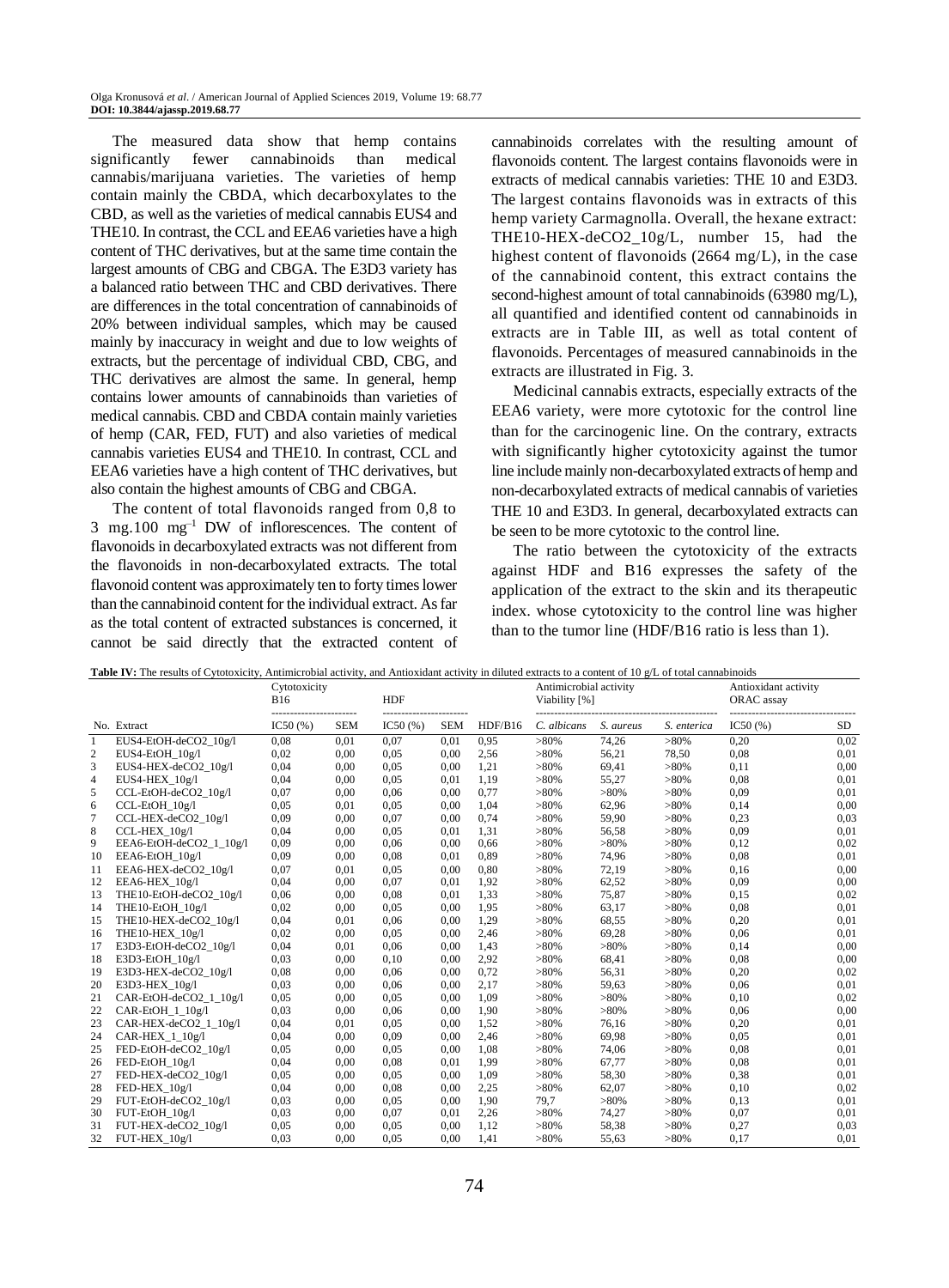Hemp extracts showed no antimicrobial activity against *C. Albicans* and *S. enterica*. Almost all cannabis extracts showed antimicrobial activity against *Staphylococcus aureus* to some extent at the highest possible concentration, but cell death never exceeded 50%. The highest activity against *S. aureus* was measured in non-decarboxylated extracts of the EUS4 variety, hexane extracts of the CCL and E3D3 varieties, and hexane extracts of the Futura and Fedora hemp varieties.

The results of cytotoxicity measurements against bacterial strains of *Candida albicans*, *Staphylococcus aureus*, and *Salmonella enterica* are shown in Table IV. Due to the toxicity of the solvents used, it was possible to test as a maximum concentration the  $100 \times$  diluted stock concentration to avoid higher than 1% solvent content in the tested cultures. If at this concentration the samples showed weak antimicrobial activity, which, however, did not cause the death of half of the population, but only a small part, their activity is expressed by relative cell viability in%. If the viability of the cells was higher than 80%, it is assumed that the extract does not show antimicrobial activity against the given strain.

Almost all medical cannabis extracts showed antimicrobial activity against *Staphylococcus aureus* to some extent at the highest possible concentration, but cell death never exceeded 50 %. The highest activity against *S. aureus* was measured in non-decarboxylated extracts of the EUS4 variety, in hexane extracts of the CCL and E3D3 varieties, and in hexane extracts of the Futura and Fedora hemp varieties. Activity against *S. aureus* was not demonstrated in ethanolic decarboxylated extracts of CCL, EEA6, E3D3, and Carmagnola and Futura and the ethanolic non-decarboxylated extract of Carmagnola.

All hemp and medical cannabis extracts showed high antioxidant activity even when a small amount was added to the free radical solution. Non-decarboxylated extracts usually showed higher antioxidant activity than decarboxylated extracts. Hexane decarboxylated extracts usually showed the least antioxidant activity. Thus, it is likely that during decarboxylation, some of the substances in hemp extracts that are responsible for the antioxidant effect are degraded. The results of measuring the antioxidant activity of cannabis extracts using the ORAC method are shown in Table IV.

## **Conclusion**

Overall, medical cannabis varieties had a higher content of cannabinoids, compared to hemp, the content was about half as high. Of the hemp, the Futura variety extract had the highest content of cannabinoids (35291 mg/L), which also had the high content of flavonoids (2193 mg/L).

The required cytotoxicity was better for non-decarboxylated extracts in the case of hemp. The best cytotoxicity ratio of HDF/B16 cell lines around 2,5

was found in extracts of THE10, E3D3, Fedora, and Futura varieties.

Studied medical cannabis and hemp extracts showed no antimicrobial activity against *C. Albicans* and *S. enterica*. They act mainly on G<sup>+</sup> bacteria (*S. aureus*). Between hemp and medical varieties, rather surprisingly extracts of hemp varieties mostly had a higher antimicrobial effect. *S. aureus* had lower viability due to non-decarboxylated extracts. Thanks to the hexane extracts of the hemp variety Futura, the viability of *S. aureus* was reduced to 50%, this variety was the best of the hemp varieties. Of the medical varieties, the viability of *S. aureus* was reduced most by the variety CCL. Generally, hexane non-polar extracts showed somewhat higher antimicrobial activity against *S. aureus.*

The antioxidant activity, measured by the ORAC assay, was higher in all extracts which were not decarboxylated. In the decarboxylated extracts, the total antioxidant capacity was reduced up to twice.

Obtained results suggest that extracts of several *Cannabis sp.* varieties show antioxidant activity as well as antimicrobial activity against *S. aureus,* while at the same time having low cytotoxicity against human dermal fibroblast skin cells and high cytotoxicity against B16 tumor cell line used as a model for human skin cancers. This suggests that these extracts have potential as topical dermatological agents for melanoma therapy or in the treatment of skin or surgical wounds, often infected with *S. aureus.* of extraction solvent and decarboxylation of the crude extract alter the chemical composition and biological activities of the extracts. As all tested extracts were diluted to a concentration of 10 g/L of a total of 7 major cannabinoids, it is obvious that individual differences in cannabinoids profile, probably along with varying content of flavonoids (and other plant metabolites, non-analyzed in this study) are responsible in changes of biological activities. Taking into account the complicated legislative status of medicinal cannabis with higher d9-THC contents, the dermatological use of extracts of technical cannabis, especially non-decarboxylated extracts of the Futura variety, seems interesting. The lower cytotoxicity and higher antioxidant effects of non-decarboxylated extracts found as a typical trend in most of the samples studied also indicate that decarboxylation commonly used in the recreational use of cannabis may not be suitable for other therapeutic applications.

# **Funding**

This study was supported by the Ministry of Industry and Trade of the Czech Republic, project No FV30362: Nanofiber mesh with the admixture of cannabinoids for the treatment of wounds after extensive surgery.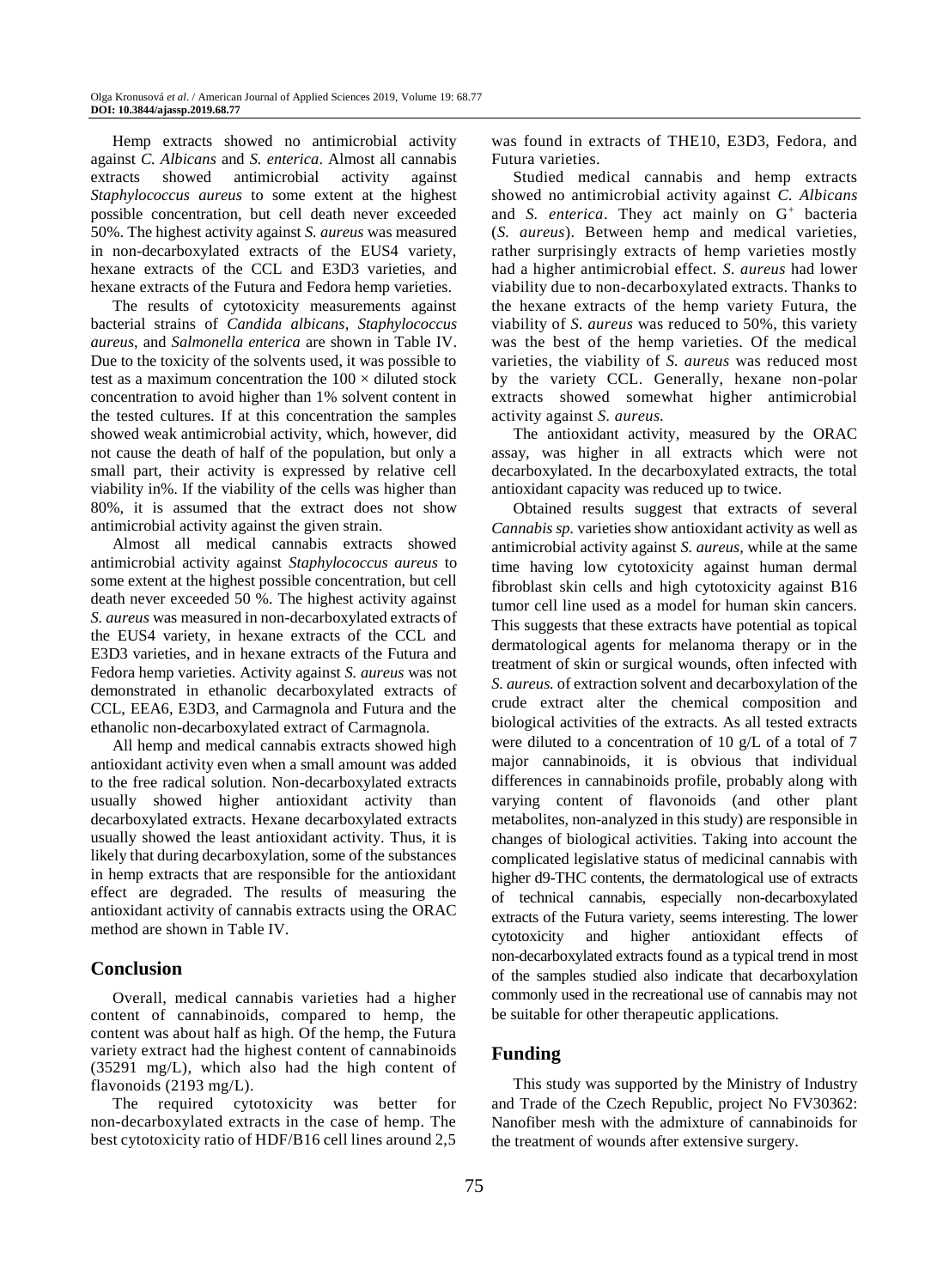#### **Acknowledgment**

This study was supported by the Ministry of Industry and Trade (Programme TRIO). Thanks also go to the University Hospital Královské Vinohrady.

## **Author's Contributions**

**Olga Kronusová:** Conceptualization, supervision, project administration.

**Michala Piklová:** Conceptualization, methodology, data curation.

**Kristýna Šírová:** Writing-original draft preparation, methodology, data curation.

**Petr Kaštánek:** Supervision, project administration, funding acquisition.

**Robert Gürlich and Petr Braťka:** Funding acquisition.

## **Ethics**

This article is original and contains unpublished material. The corresponding author confirms that all of the other authors have read and approved the manuscript and no ethical issues involved.

#### **References**

Abdalla, T., Lytvyn, Y., McDonald, K. A., Mufti, A., & Alavi, A. (2021). A response to "Cannabinoids in Dermatologic Surgery": The added considerations of factors affecting tissue perfusion, wound healing, and modes of administration in safety and efficacy of cannabinoids. Journal of the American Academy of Dermatology, 85(6), e385-e386.

doi.org/10.1016/j.jaad.2021.04.068

- Anand, U., Pacchetti, B., Anand, P., & Sodergren, M. H. (2021). Cannabis-based medicines and pain: A review of potential synergistic and entourage effects. Pain Management, 11(4), 395-403. doi.org/10.2217/pmt-2020-0110
- Appendino, G., Gibbons, S., Giana, A., Pagani, A., Grassi, G., Stavri, M., ... & Rahman, M. M. (2008). Antibacterial cannabinoids from Cannabis sativa: A structure-activity study. Journal of natural products, 71(8), 1427-1430.

https://pubs.acs.org/doi/abs/10.1021/np8002673

- Cheadle, W. G. (2006). Risk factors for surgical site infection. Surg Infect (Larchmt). 1, S7-11. doi.org/10.1089/sur.2006.7.s1-7
- Dawidowicz, A. L., Olszowy-Tomczyk, M., & Typek, R. (2021). CBG, CBD, Δ9-THC, CBN, CBGA, CBDA, and Δ9-THCA as antioxidant agents and their intervention abilities in antioxidant action. Fitoterapia, 152, 104915. doi.org/10.1016/j.fitote.2021.104915
- Feldman, M., Sionov, R. V., Mechoulam, R., & Steinberg, D. (2021). Anti-Biofilm Activity of Cannabidiol against Candida albicans. Microorganisms, 9(2), 441. https://www.mdpi.com/2076-2607/9/2/441
- Fonseca, B. M., Teixeira, N. A., & Correia-da-Silva, G. (2017). Cannabinoids as modulators of cell death: Clinical applications and future directions. Reviews of Physiology, Biochemistry, and Pharmacology, Vol. 173, 63-88.

https://link.springer.com/chapter/10.1007/112\_2017\_3

Huang, D., Ou, B., & Prior, R. L. (2005). The chemistry behind antioxidant capacity assays. Journal of agricultural and food chemistry, 53(6), 1841-1856. doi.org/10.1021/jf030723c

Klahn, P. (2020). Cannabinoids-Promising Antimicrobial Drugs or Intoxicants with Benefits? Antibiotics, 9(6), 297.

https://www.mdpi.com/2079-6382/9/6/297

- Kluger, B., Triolo, P., Jones, W., & Jankovic, J. (2015). The therapeutic potential of cannabinoids for movement disorders. Movement disorders, 30(3), 313-327. https://movementdisorders.onlinelibrary.wiley.com/ doi/abs/10.1002/mds.26142
- Kovalchuk, O., & Kovalchuk, I. (2020). Cannabinoids as anticancer therapeutic agents. Cell Cycle, 19(9), 961-989. https://www.tandfonline.com/doi/full/10.1080/1538 4101.2020.1742952
- Lone, T. A., & Lone, R. A. (2012). Extraction of cannabinoids from Cannabis sativa L. plant and its potential antimicrobial activity. Univers. J. Med. Dent, 1, 51-55.
- McPartland, J. M., & Guy, G. W. (2017). Models of Cannabis taxonomy, cultural bias and conflicts between scientific and vernacular names. The botanical review, 83(4), 327-381. https://link.springer.com/article/10.1007/s12229- 017-9187-0
- Michalak, A., Mosińska, P., & Fichna, J. (2016). Polyunsaturated fatty acids and their derivatives: Therapeutic value for inflammatory, functional gastrointestinal disorders and colorectal cancer. Frontiers in pharmacology, 7, 459. https://www.frontiersin.org/articles/10.3389/fphar.2 016.00459/full
- Miller, L. K., & Devi, L. A. (2011). The highs and lows of cannabinoid receptor expression in disease: mechanisms and their therapeutic implications. Pharmacological reviews, 63(3), 461-470. https://pharmrev.aspetjournals.org/content/63/3/461. short
- Morales, P., & Reggio, P. H. (2019). CBD: A new hope? ACS medicinal chemistry letters, 10(5), 694695. doi.org/10.1021/acsmedchemlett.9b00127